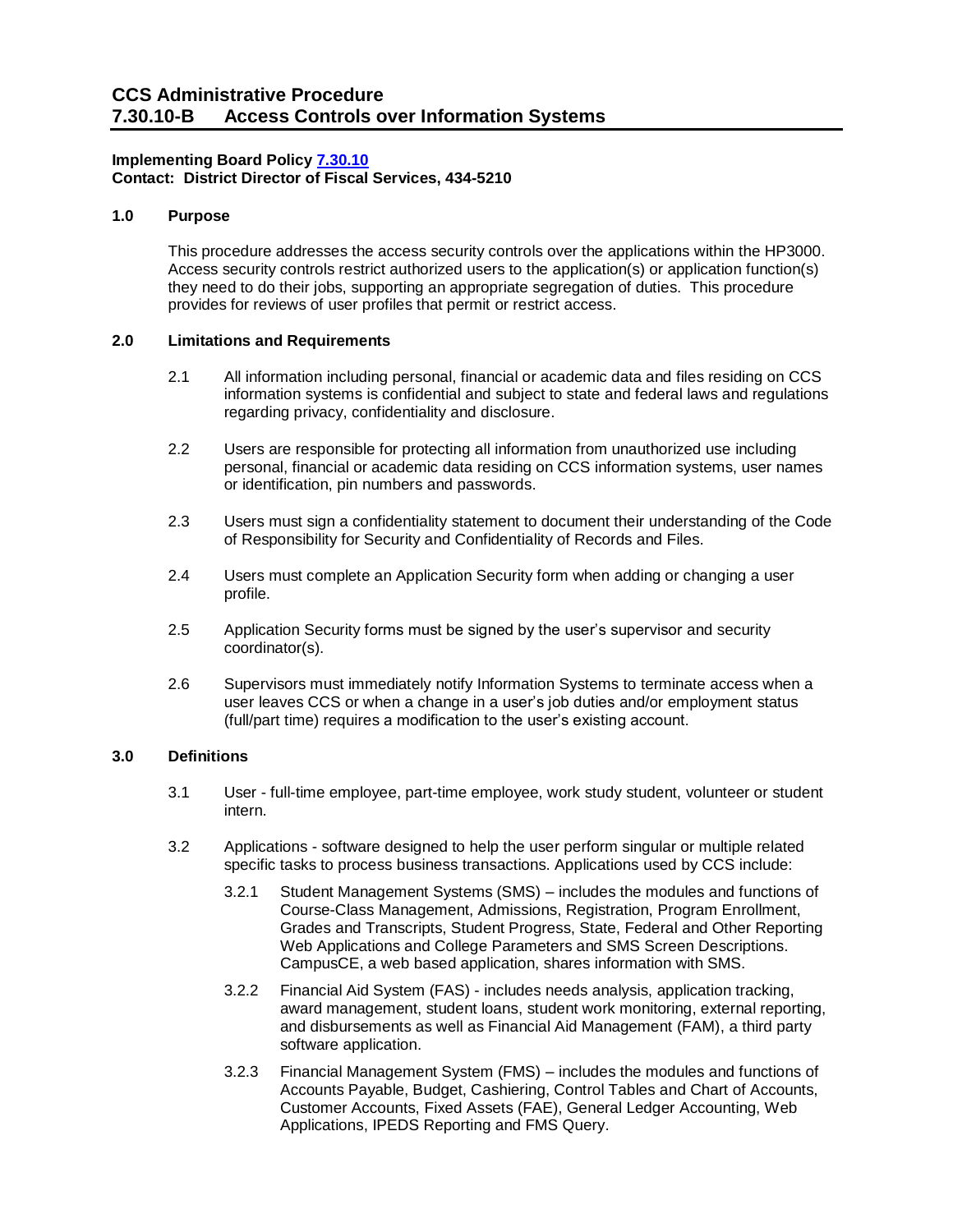- 3.2.4 Payroll/Personnel Management System (PPMS) includes the modules and functions of Applicant Tracking, Control Tables, Employee Contracts, Employee Maintenance, Government Reporting, Leave Accounting, Payroll Processing, Position Control and Salary Forecasting.
- 3.2.5 Database Reporting (currently DATAX only).
- 3.2.6 Job Scheduling.
- 3.2.7 Account Management includes Degree Audit and Financial Aid Management (FAM).

## **4.0 User Responsibilities**

- 4.1 Secure computer systems passwords, personal account passwords (e.g. Network ID passwords) and personal identification numbers (PINs) at all times. The user will be held accountable for any activities linked to their account(s).
	- 4.1.1 The user must follow established CCS standards for maintaining and managing passwords.
	- 4.1.2 Account passwords for individual accounts must not be shared with others.
- 4.2 Be aware of and employ security practices established by CCS to prevent unauthorized access to computers. Security breaches can often be linked to the actions individuals take or fail to take when using information technology resources (e.g., not locking computers while away from desks, storing written copies of passwords in obvious places, using insecure methods for transferring information and sharing passwords.
- 4.3 Protect the security and confidentiality of CCS information and information systems as required by CCS policies and state and federal regulations (e.g., not transmitting social security numbers or other sensitive information on email, USB/Thumb drives, CDs, PDAs or laptops).
- 4.4 Secure personally-owned computers or other network devices.
- 4.5 Report security breaches to Information Systems immediately.
- 4.6 Non-compliance with established policies and practices may result in loss of computing privileges and/or disciplinary action.

## **5.0 Supervisor Responsibilities**

- 5.1 Verify that the user receives access to application(s) or application function(s) needed to do their job and to support an appropriate segregation of duties.
- 5.2 Verify the user has the appropriate access level needed for the specific application function(s).
- 5.3 Ensure the user's password(s) is not shared with other users.
- 5.4 Notify Information Systems immediately when a change in a user's job duties and/or employment status (full/part time) requires a modification to the user's existing access.
- 5.5 Notify Information Systems immediately when a user leaves CCS.
- 5.6 Report security breaches to Information Systems immediately.